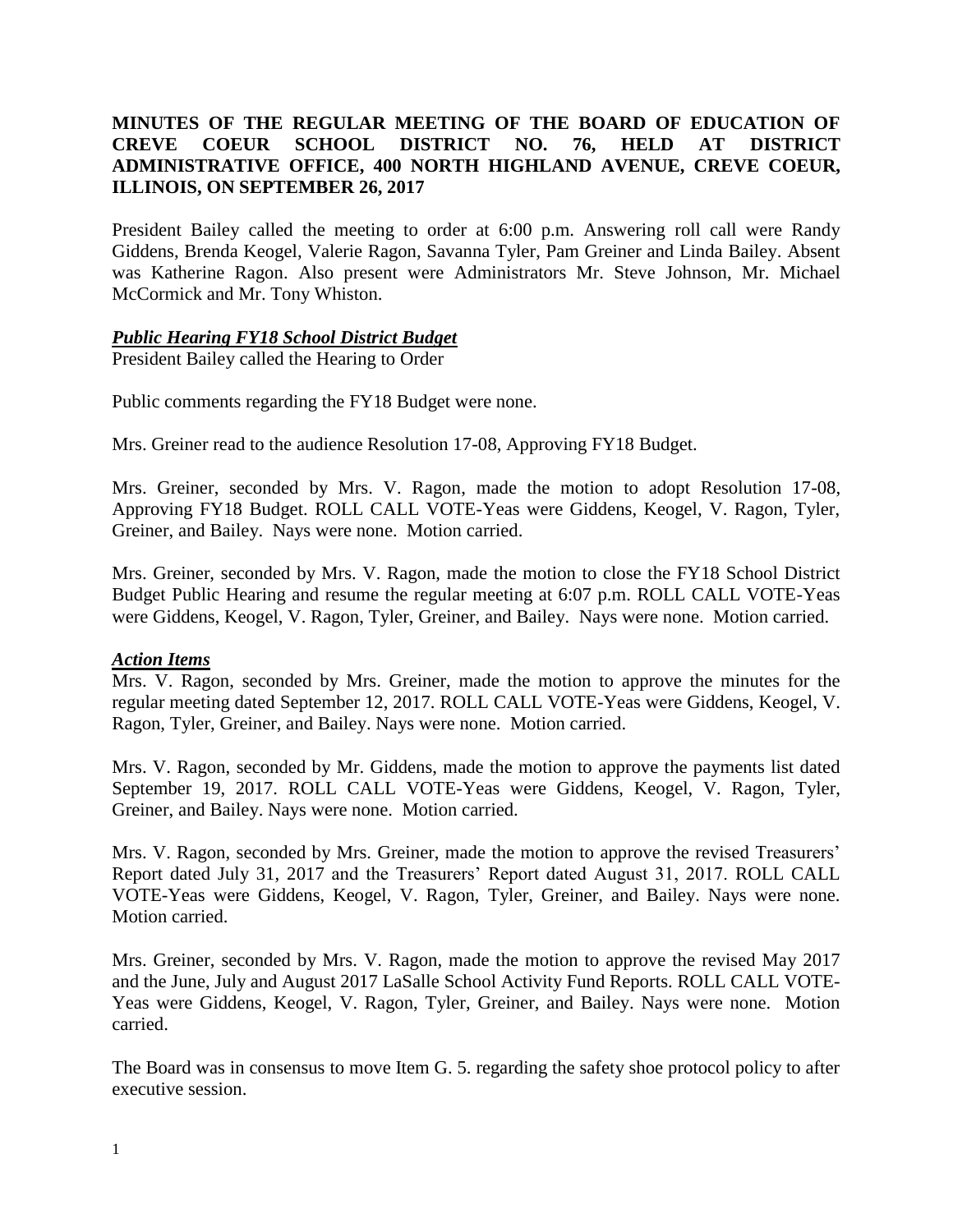No action was taken on Item G.6. regarding health insurance and the item will be placed on the next agenda when the Board receives more information regarding costs.

No action was taken on Item G.7. regarding snow removal and the item will be placed on the next agenda when the Board receives more quotes regarding the cost of snow removal.

Mrs. V. Ragon, seconded by Mrs. Greiner, made the motion to approve the 2017-2018 extracurricular stipends as presented. ROLL CALL VOTE-Yeas were Giddens, Keogel, V. Ragon, Tyler, Greiner, and Bailey. Nays were none. Motion carried.

Mrs. Greiner, seconded by Mrs. Keogel, made the motion to approve the inter-fund loan from the Education Fund to the Tort Fund in the amount of \$3,500.00 retroactively to July 31, 2017. ROLL CALL VOTE-Yeas were Giddens, Keogel, V. Ragon, Tyler, Greiner, and Bailey. Nays were none. Motion carried.

Mrs. V. Ragon, seconded by Mr. Giddens, made the motion to accept the proposal from Kreiling Roofing to repair the roof at Homewood Heights in the amount not to exceed \$2,000.00. ROLL CALL VOTE-Yeas were Giddens, Keogel, V. Ragon, Tyler, Greiner, and Bailey. Nays were none. Motion carried.

Mr. Giddens, seconded by Mrs. Keogel, made the motion to table the first reading of Policy 5:60; Expenses. ROLL CALL VOTE-Yeas were Giddens, Keogel, V. Ragon, Tyler, Greiner, and Bailey. Nays were none. Motion carried.

Mr. Giddens, seconded by Mrs. Keogel, made the motion to approve Policy Exhibits 5:60-E1; Employee Expense Reimbursement Form and 5:60-E2; Employee Estimated Expense Approval Form. ROLL CALL VOTE-Yeas were Giddens, Keogel, V. Ragon, Tyler, Greiner, and Bailey. Nays were none. Motion carried.

## **Information Items**

President updated the Board of upcoming events. The next regular Board meeting is October 10<sup>th</sup>, Central Illinois Valley Division Dinner meeting is October 26<sup>th</sup> in Dunlap, and the Chicago Conference is November  $17<sup>th</sup>$  through November  $19<sup>th</sup>$ . The Board will need to approve a Resolution for Policy 2:125 at the next regular Board meeting.

Mr. Whiston updated the Board regarding LaSalle School water and plumbing issues, East Peoria Homecoming parade, Homewood Heights playground equipment, Parkview School cafeteria seat replacements, Tazewell County Health Department kitchen inspections and snow removal quotes.

Mr. McCormick updated the Board regarding Senator Dave Koehler visit on October  $12<sup>th</sup>$ , video stickers, video shared with police department, student with nurse, Halloween parade, Honor Flight fundraiser, Grandparents week and Book Fair.

Mr. Johnson updated the Board regarding renovating the locker room areas, free staff development, Career Exploration Fair 8<sup>th</sup> grade field trip, Moms Who Care Program, Student